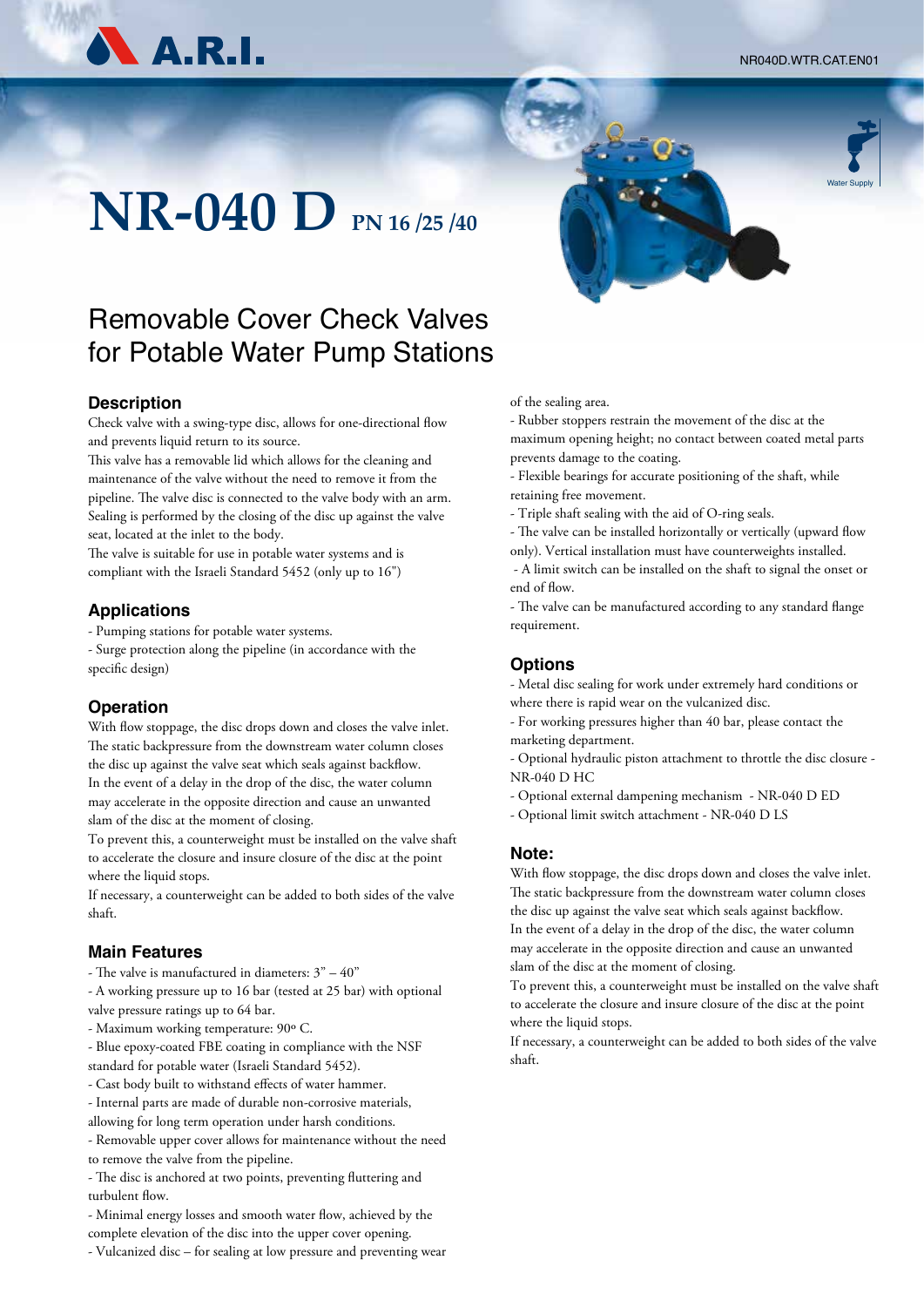### WM **NR-040 D**

A.R.I.

### **HEAD LOSS**



#### **DIMENSIONS AND WEIGHTS**

| <b>Nominal</b>        | <b>Dimensions mm</b> |      |      |      |      | Weight |
|-----------------------|----------------------|------|------|------|------|--------|
| Size                  | A                    | в    | С    | D    | Е    | Kg.    |
| $3'' (80 \text{ mm})$ | 241                  | 252  | 330  | 310  | 310  | 19.5   |
| 4" (100 mm)           | 262                  | 284  | 324  | 340  | 328  | 27     |
| $6''$ (150 mm)        | 356                  | 360  | 552  | 531  | 410  | 51     |
| $8''(200 \text{ mm})$ | 424                  | 450  | 580  | 600  | 508  | 98     |
| 10'' (250 mm)         | 479                  | 537  | 630  | 630  | 555  | 175    |
| 12" (300 mm)          | 553                  | 622  | 624  | 731  | 605  | 257    |
| $14''$ (350 mm)       | 838                  | 700  | 645  | 907  | 705  | 361    |
| 16'' (400 mm)         | 760                  | 734  | 641  | 842  | 705  | 373    |
| 18" (450 mm)          | 978                  | 880  | 890  | 1200 | 885  | 770    |
| 20" (500 mm)          | 865                  | 892  | 700  | 1110 | 1000 | 660    |
| $24$ " (600 mm)       | 1295                 | 1150 | 885  | 1300 | 1135 | 1280   |
| 28" (700 mm)          | 1448                 | 1315 | 1250 | 1700 | 1342 | 1670   |
| $32$ " (800 mm)       | 1850                 | 1377 | 1400 | 1790 | 1339 | 2200   |
| 36" (900 mm)          | 1956                 | 1507 | 1400 | 1980 | 1440 | 2349   |
| 40" (1000 mm)         | 2250                 | 1680 | 1290 | 2000 | 1545 | 3350   |

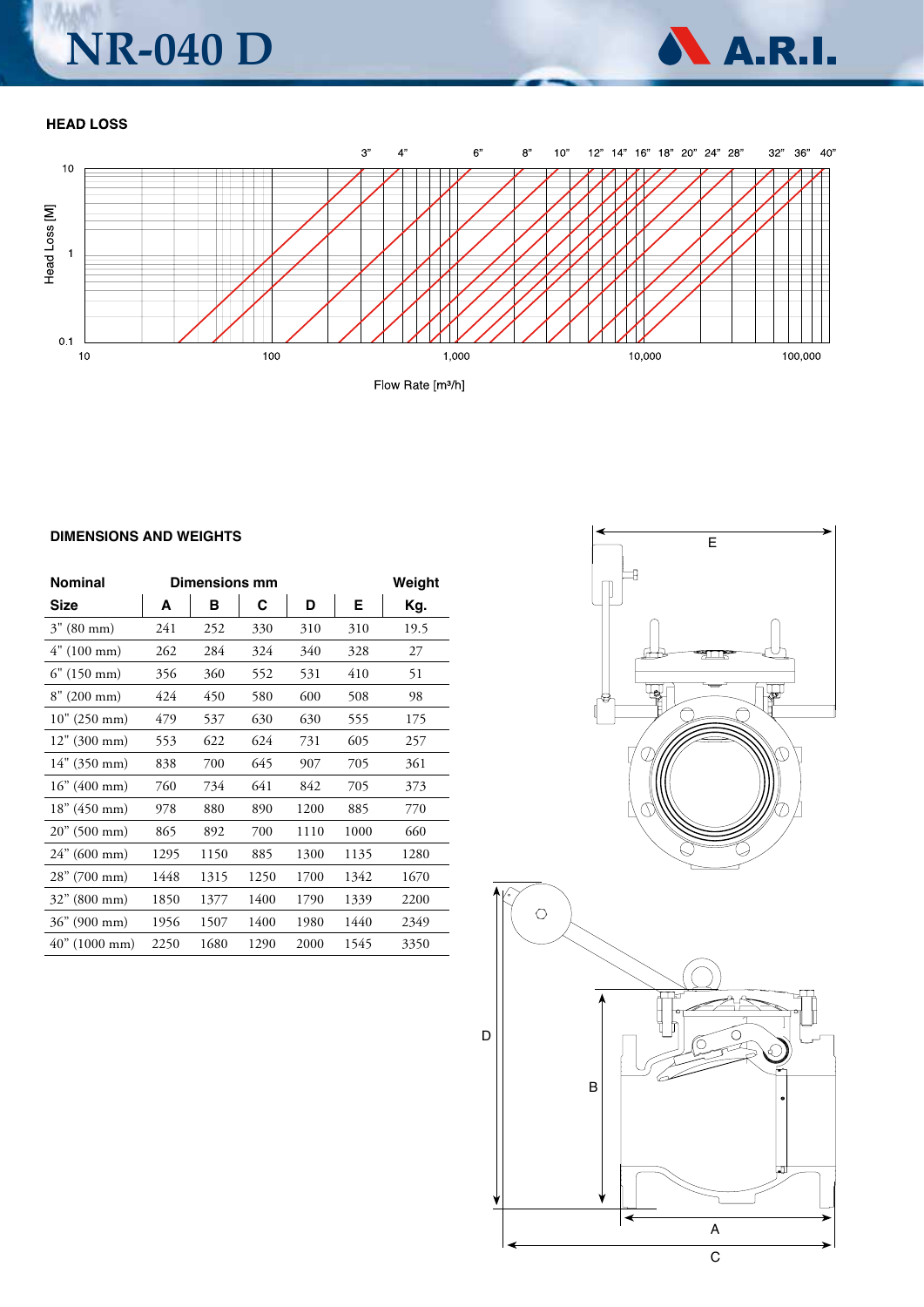## **NR-040 D**



### **PARTS LIST AND SPECIFICATION**

| No. | Part                    | <b>Material</b>                         |
|-----|-------------------------|-----------------------------------------|
| 1   | Lifting Ring            | <b>Steel Zinc Coated</b>                |
| 2   | Bolt                    | Steel Zinc Cobalt Coated                |
| 3   | Washer                  | Steel Zinc Cobalt Coated                |
| 4   | Cover                   | Reinforced Nylon / Ductile Iron         |
| 5   | Disc                    | Stainless Steel 316 + Vulcanized Rubber |
| 6   | Stopper                 | <b>EPDM</b>                             |
| 7   | Cotter Pin              | Stainless Steel 316                     |
| 8   | Pin                     | Stainless Steel 316                     |
| 9   | Disc Arm                | Stainless Steel 316                     |
| 10  | Disc Arm Key            | Stainless Steel 316                     |
| 11  | Shaft                   | Stainless Steel 316                     |
| 12  | Spacer                  | Stainless Steel 316                     |
| 13  | O-ring Seal             | <b>EPDM</b>                             |
| 14  | <b>Internal Bearing</b> | <b>EPDM</b>                             |
| 15  | Bearing                 | Acetal                                  |
| 16  | Bearing Key             | Reinforced Nylon                        |
| 17  | Bolt                    | Stainless Steel 316                     |
| 18  | O-ring Seal             | <b>EPDM</b>                             |
| 19  | Threaded Bushing        | Stainless Steel 316                     |
| 20  | Body                    | Ductile Iron                            |
| 21  | Washer                  | Steel Zinc Cobalt Coated                |
| 22  | Nut                     | Steel Zinc Cobalt Coated                |
| 23  | O-ring Seal             | <b>EPDM</b>                             |
| 24  | <b>Body Seat</b>        | Stainless Steel 316                     |
| 25  | Body Seat Bolt          | Stainless Steel 316                     |
| 26  | Counterweight           | Cast Iron / Steel                       |
|     |                         |                                         |

### Bearing Structure for Big Dimensions